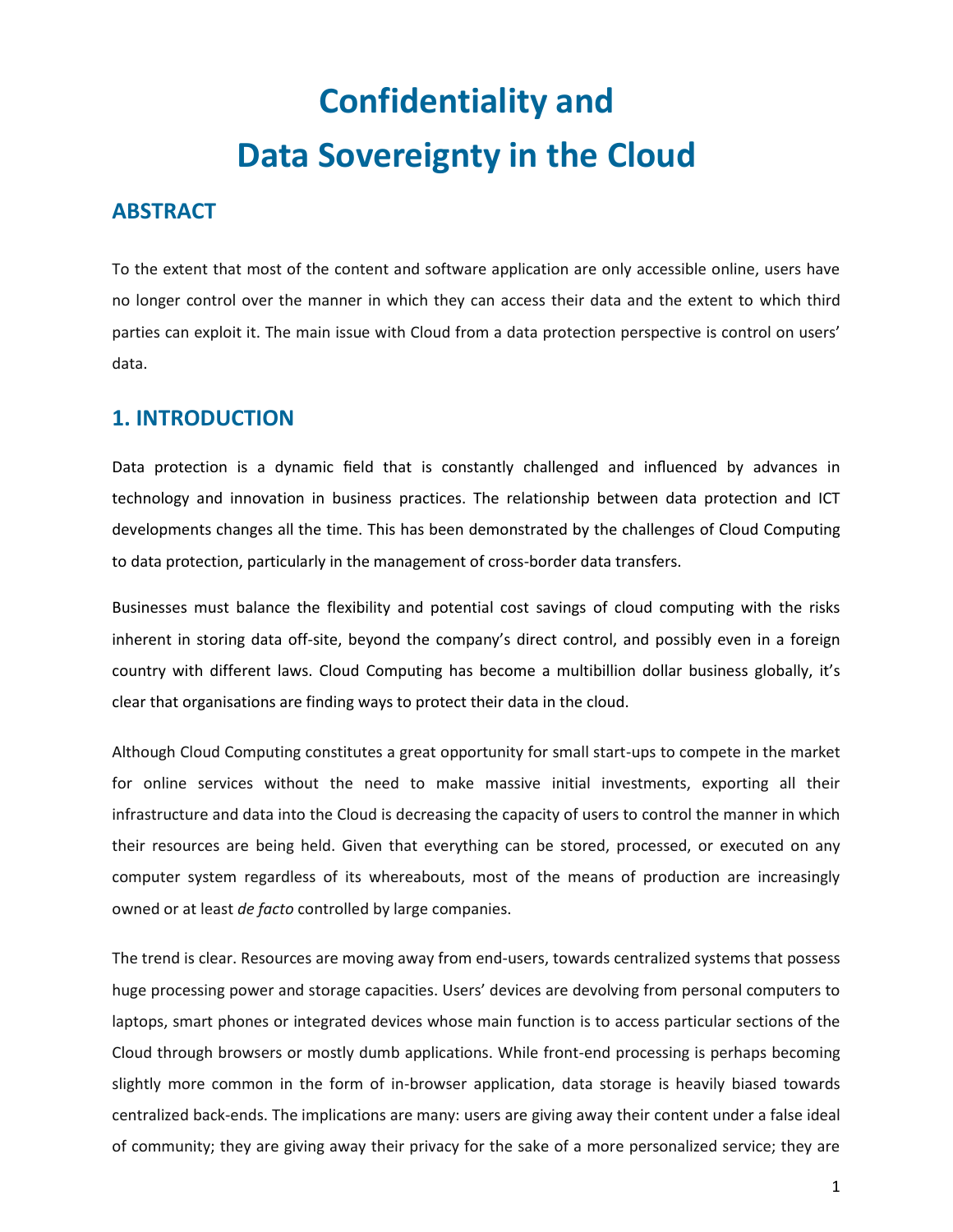giving away their rights in the name of comfort and accessibility; but, most importantly, they are giving away their freedoms and, very frequently, they do not even realize it.

By analysing the way the Internet has developed over time, it will draw attention to the fact that the Internet has been and is evolving into an increasingly centralized architecture that might strongly impair the rights of end-users and endanger the privacy and confidentiality of information stored into the Cloud.

These problems are exacerbated by the international character of the Cloud, which extends over multiple jurisdictions but does not account for national boundaries. Regulating the Cloud has turned out to be an extremely challenging task, which has not yet been properly addressed by the law. With this paper, we do not purport to come up with a solution, but merely to propose a series of recommendations on how to address these challenges by public and private means.

# **2. THE EMERGENCE OF CLOUD COMPUTING**

## DEFINITION OF CLOUD COMPUTING

Given its recent and very fast adoption in everyday language, the actual definition and scope of Cloud Computing are still under debate. In part, this stems from the fact that Cloud Computing does not actually provide much in terms of new technology, but rather an alteration of the use of older technology to serve new types of business structures. The underlying idea of Cloud Computing dates back to the 60's with the concept of 'utility computing' - the dynamic provision of computing resources according to the client's needs. As for the term 'Cloud Computing', telecommunication operators already employed term 'cloud' in the early 90's as a means to demarcate the boundaries of responsibilities between users and service providers.

The problem is, however, that policy is inherently malleable. In practice, there is no privacy policy, uptime assurance or data protection mechanism that can eliminate the added operational risk created by shifting to a third party infrastructure. At best, the risk can be minimized by not storing sensitive data and mitigated by not relying on one single cloud platform.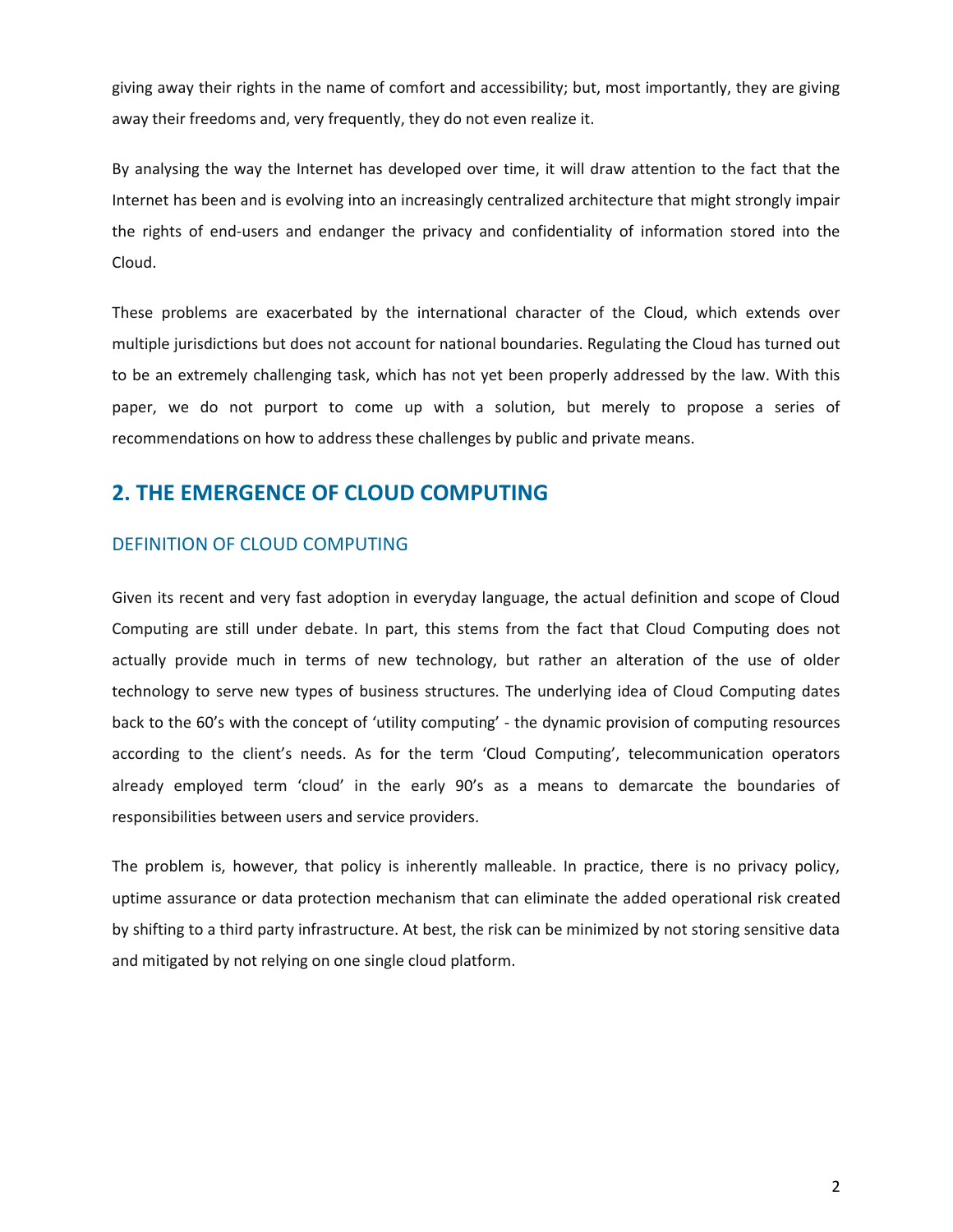# **3. LEGAL ISSUES OF CLOUD COMPUTING**

It takes only very basic examples to show the danger of over-centralization in the sphere of the Internet. In addition to the most common examples, such as Google and Facebook, there are a very large number of actors whose operations are crucial in the everyday life of many Internet users. The more the level of dependency increases, the more the effects of not having control over the content or infrastructure become apparent, although some of the implications might remain very subtle.

#### 3.1 CENTRALIZED CONTROL

Today, no matter how much one tries to keep it secret, there exist many mechanisms or devices that collect personal data and communicate it to third parties without the consent of the data subject. Most often, however, it is actually the user who willingly communicates information to a variety of interested parties.

Security risks, privacy concerns, lack of interoperability and user's lock-in are only few of the problems that might derive from the fact that users do no longer have control over their own resources. Indeed, as many users no longer control nor understand their infrastructure, they are increasingly controlled by those who do know how to control the infrastructure - and by those who own it.

The problem arises when the information given to separate (and apparently independent) services is actually aggregated together by one single entity (either because it is the common provider of said services, or because it has acquired the data from third parties). Even though information had been voluntarily provided by users, aggregated data might provide further information about users, which they did not necessarily want to disclose.

Technically, this is already a possibility, and, as a matter of fact, this is already part of reality. Increased demand for clear privacy settings in software and understandable privacy policies appears to be slowly improving this gap in awareness.

Profiling is necessary for Google to know what users want, so as to eventually offer them the most personalized results and the best kind of advertisements. The greater the user-base, the most accurate the profiling can be, and the higher the profits that can be extracted from a system of customized advertisement dependent upon the interests of each individual user. In this case, the fact that the endusers do not pay for the service means that they themselves are the product being sold, or rather, statistics about them are. There is no reason to assume malice here, but there is reason to draw attention to privacy concerns.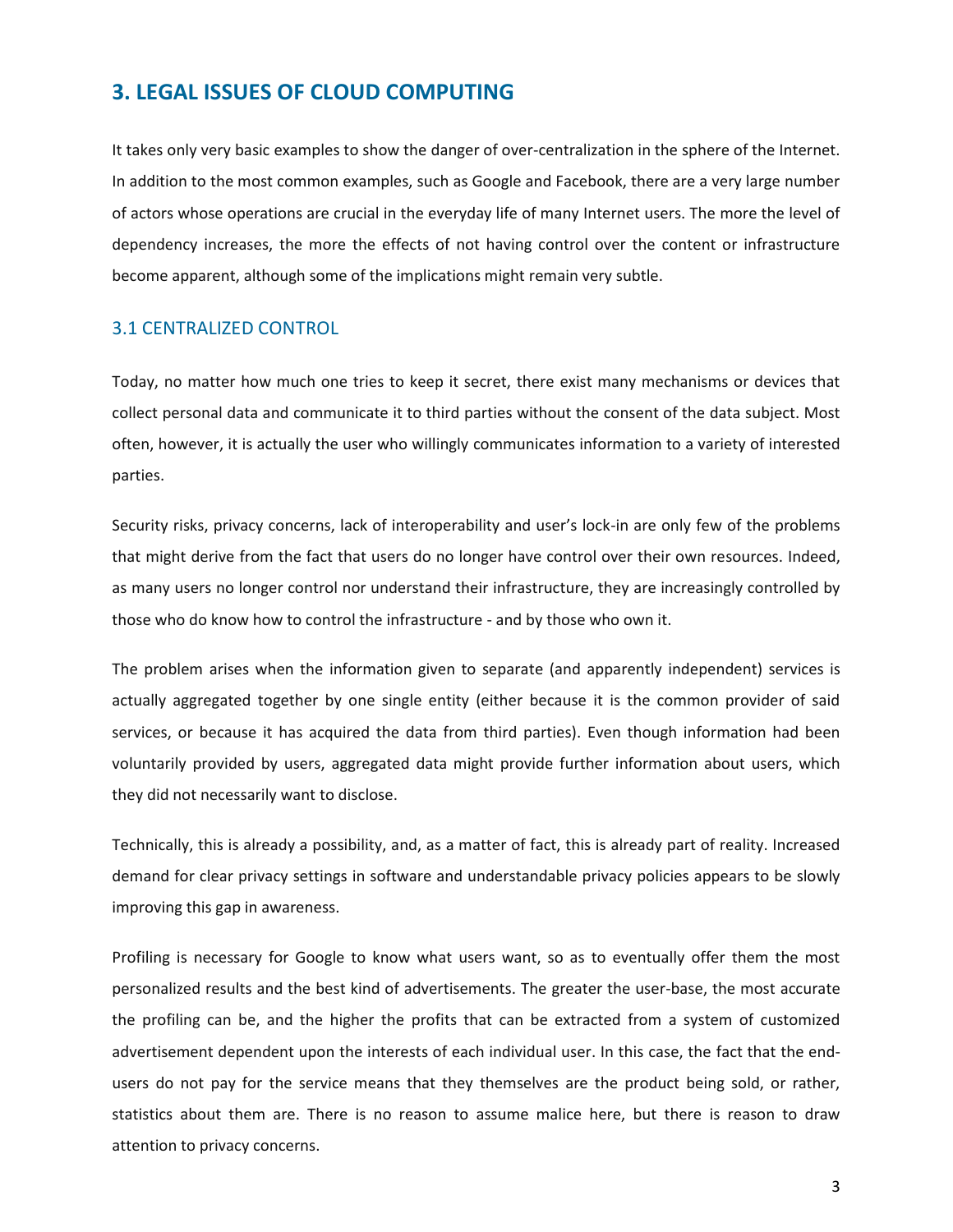Hence, although the majority of Google's services are offered for free, users pay - willingly or not - with their own data, which is only later turned into profit by Google AdSense or other forms of advertisement. When users search for something on the web, Google can learn about their interests; when users read their emails on Gmail, Google can learn more about their personal or professional life; when users check out a location on Google Maps, Google can learn where each user has been or wants to go. The greater the scope of the Cloud, the greater is the amount of data that can be gathered together and the more valuable is the information that can be obtained with the processing and correlation of such data.

While this is likely to help Google increase its profit, the collection and processing of user data into a common integrated framework can also benefit the users when it comes to increasing the quality of the service. Many users are therefore not merely agreeing, but even eager to share their personal data and information with Google in order to obtain a more customized and integrated service. Google Calendar is more valuable because it can be integrated with Gmail for e-mail reminders and notifications and with Orkut and Google+ for discovering new events and remembering the birthdays of some friends. As the value of a service increases not only with the number of users connected to that service but also with its degree of integration with other services, the wider is the portfolio of services offered by Google, the most users will be attracted to these services.

# 3.2 PRIVACY & CONFIDENTIALITY

There is an inherent security risk in the use of the Internet to transfer sensible information and personal data. As a general rule, information wants to be shared, and most of the value that can be extracted from it emerges from the usage and communication thereof. Given the global scope and international character of the Cloud, these risks have considerably increased with the deployment of Cloud Computing. Every bit of information that has been published into the Cloud becomes accessible from anywhere and at anytime, yet, once it has been exported into the Cloud, users lose the possibility to control their data, which can no longer be accessed, edited or retrieved without the consent of the Cloud provider.

Likewise, even though users are made to access the services by password, unless there is file system level encryption of the data with a key held only by the user - which is impractical in most cases - the operator of the service or anybody else who gains physical access to the servers can peer into the stored data.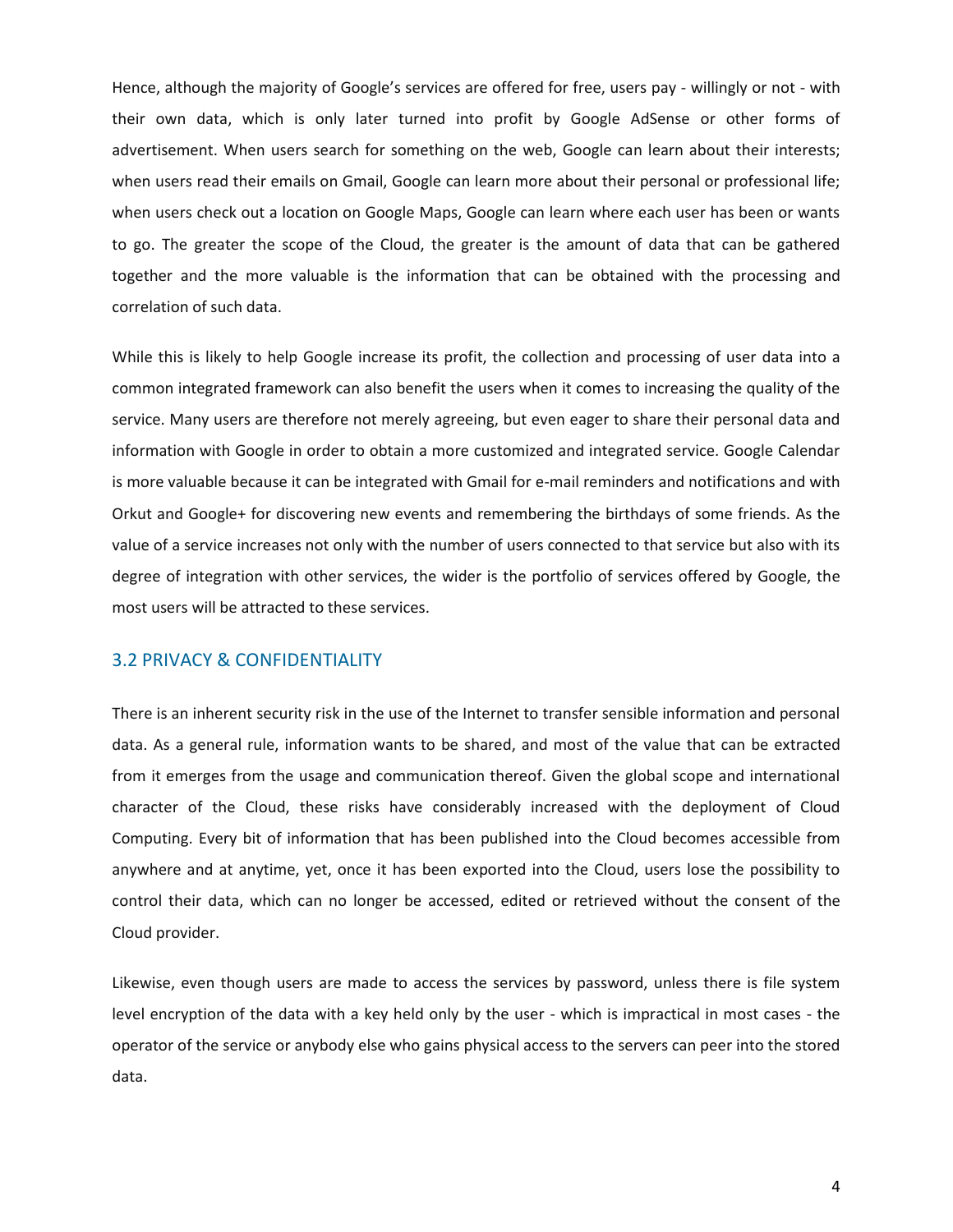## 3.2.1 PRIVACY RISKS / CHALLENGES

Cloud services do not present unique issues in data protection, but they do add to the complexity of existing issues, especially in relation to cross-border data transfers. For instance, the cloud provider may decide, for technical network efficiency reasons, to transfer data from one data centre to another, and these data centres may be located in different countries, or under the control of different jurisdictions. Furthermore, another risk regarding data sovereignty is the sharing of resources in the 'public cloud'.

To date, few jurisdictions have attempted to draft regulations expressly designed to regulate the provision of 'cloud' services. This probably reflects both the broad range of services that fall within the concept of 'cloud', as well as the flexibility of scope within existing regulatory concepts.

Overall, increased interoperability of laws and regimes is important to reduce the likelihood of friction over cross-border data flows for cloud services. Security concerns are born from a series of data residency / privacy and industry-specific regulations that describe how data must be treated.

#### Data Residency / Privacy Laws

- Data residency / privacy legislation in specific countries or governmental associations such as the European Union (EU) prescribes that sensitive or private information may not leave the physical boundaries of the country (residency) and that information should not be exposed to unauthorised parties (privacy).
	- o Example of legislation includes:
		- $\checkmark$  The United Kingdom Data Protection Law (Data Protection Act 1998)
		- $\checkmark$  The Swiss Federal Act on Data Protection
		- $\checkmark$  The Canadian Personal Information Protection and Electronic Documents Act
	- o The EU Data Protection Directive is also an important piece of data privacy legislation that regulates how data on EU citizens needs to be secured and protected.
	- o The Data Protection Office acceded to the Council of Europe's Convention for Protection of Individuals with regard to Automatic Processing of Personal Data (Convention 108) on 17 June 2016 at Strasbourg, France. The convention is the first and only international legally binding instrument dealing explicitly with data protection and had 48 signatories including 47 Council of Europe Member states as well as Uruguay until Mauritius became the 49th State Party. The treaty entered into force on 1 October 2016 in Mauritius.
	- Mauritius is positioned as one of the leading democracies in Africa and the accession to Convention 108 is also an expression of the will of my office to show its unflinching commitment to democratic principles including data protection.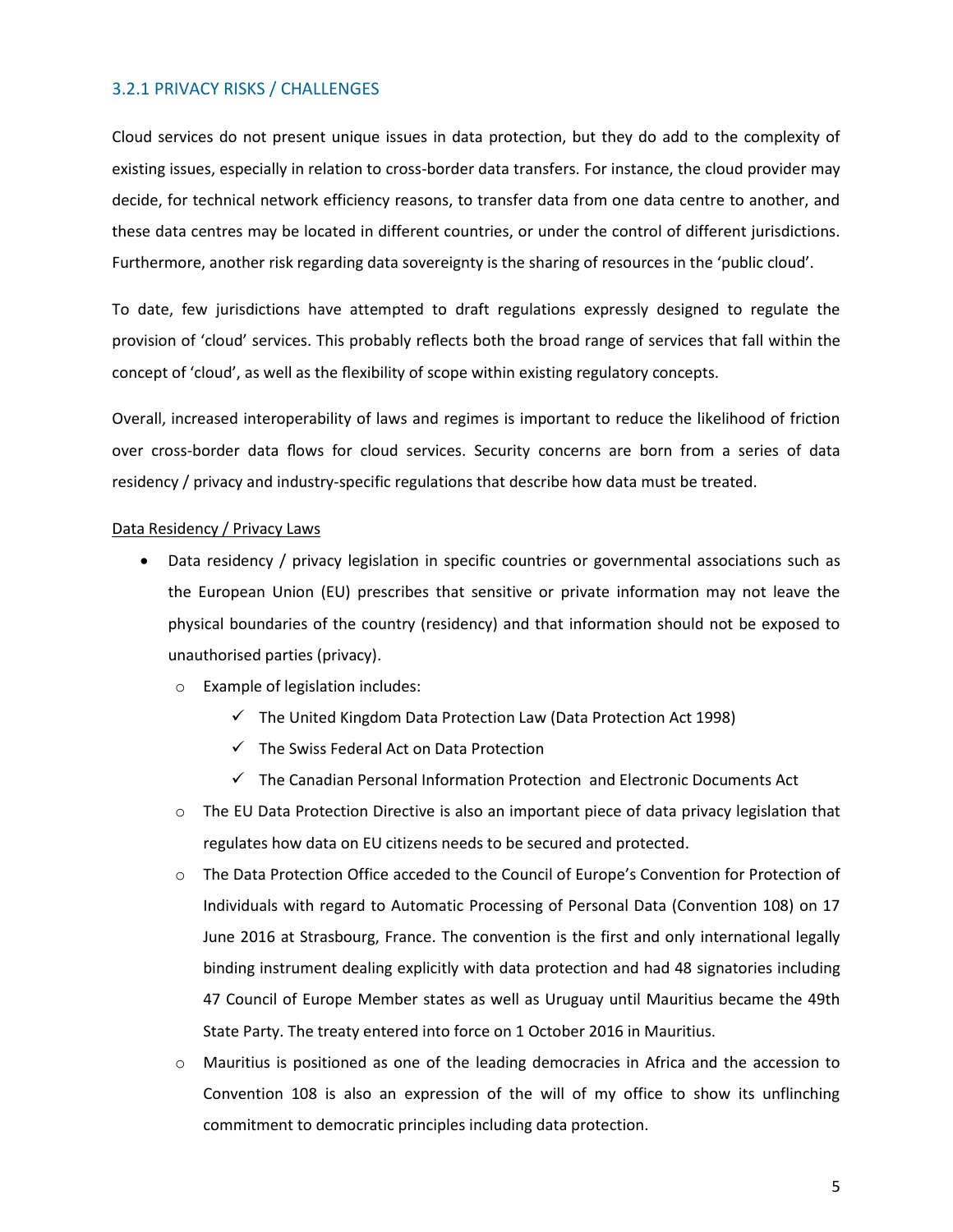$\circ$  As part of Vision 2030 Blueprint which stipulates that "data protection legislations need to be compliant with international best practices", the Data Protection Office has adopted the position to partly meet this target with the ratification of Convention 108. Additionally, with the Amendment Bill to the Data Protection Act (2004) submitted to our parent Ministry, this office will be fully compliant with Vision 2030 Blueprint as this new bill will also align our existing Data Protection Laws with the new 2016 EU Directive.

## Industry-specific compliance requirements

• Industry-specific compliance requirements covering a specific industry, type of business or government agency prescribe that the appropriate treatment and security of private or sensitive information needs to be taken.

## Third Party Obligations

- Agreements among business partners that outline how a party such as a contractor or vendor will handle and treat private or sensitive data belonging to another organisation.
- Such agreements often hold the external party accountable for securing the data in the same fashion as the owner of the data, including adherence to all residency, privacy and compliance requirements**.**

In view of all the residency and compliance requirements that companies face, it's a challenge to strike a balance between safeguarding data and attaining maximum benefit from cloud services.

It's simply not an option to place clear text data in the cloud, as this would violate the data protection principles in a variety of ways.

- The cloud provider may process or store data on servers (either primary or in backup locations).
- Employees of the cloud provider have access to the data as they perform routine processes and maintenance, such as data backups or server upgrades, and these employees are frequently located in other regions.
- This incidental access though necessary under the cloud provider's service level agreement (SLA), still violates strict policies or regulations covering who is authorised to view or handle the data.
- Cloud providers rarely accept full accountability in their SLAs for the security of their customers' data, leaving the customers with full liability in the event of a breach.

The issues discussed above largely stem from data being "in the clear."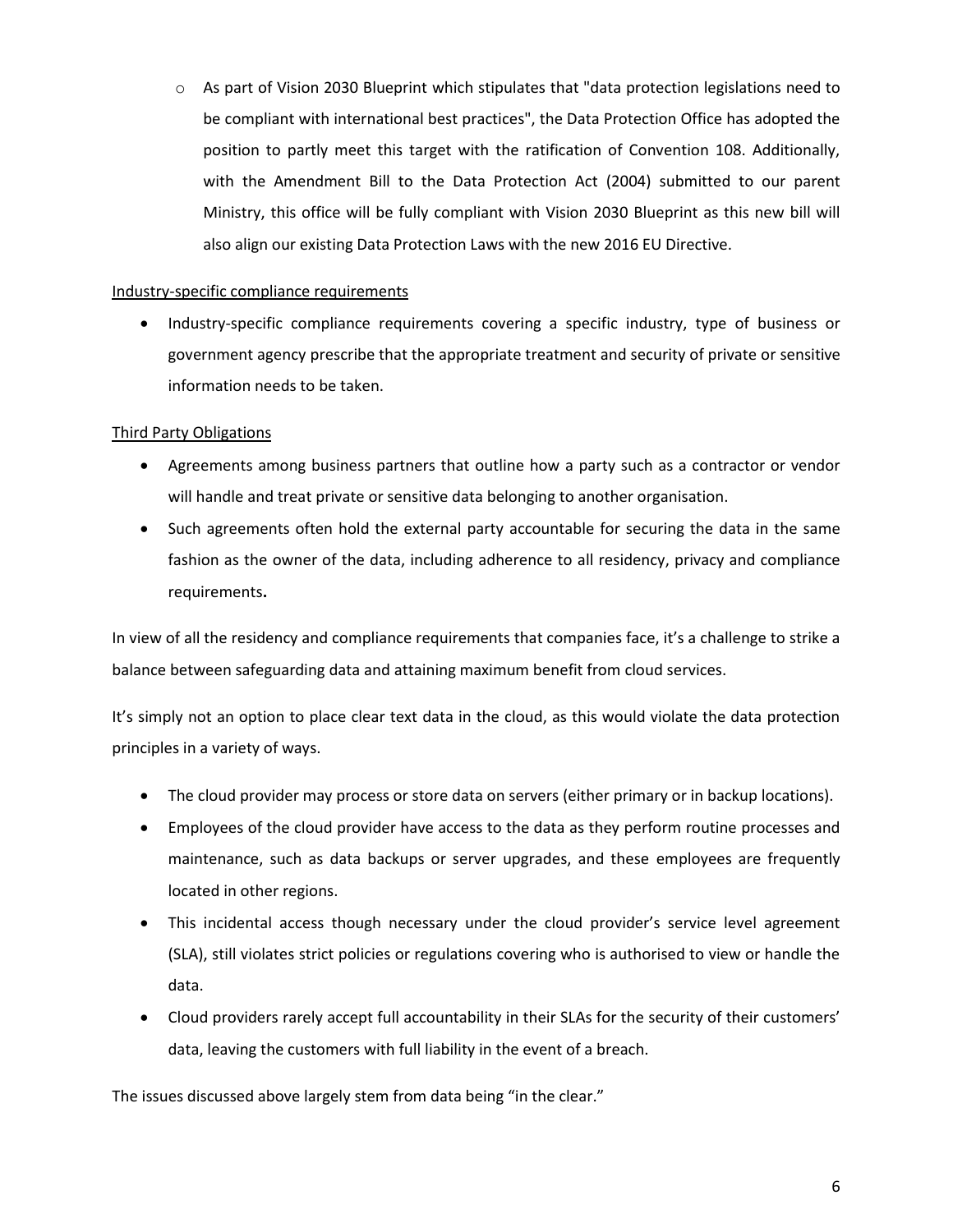Anyone who can access the data, whether they are authorized to do so or not, can clearly see the meaning and values of the data. The way to resolve this problem is to "obfuscate" the data – that is, make it unreadable or meaningless so that if the data is breached, it's unusable by the intruder. **[Making**

#### **use of ENCRYPTION]**

#### The issue of consent

- According to our Data Protection Act (DPA), consent can only be given by data subjects. Therefore, companies acting as data controllers usually do not have the "lawful authority to disclose the data" which they process for e.g. commercial purposes.
- Organisations can normally only disclose data upon prior presentation of a judicial authorisation / warrant or any document justifying the need to access the data and referring to the relevant legal basis for this access, presented by a national law enforcement authority according to their domestic law that will specify the purpose for which data is required.
- Data controllers cannot lawfully provide access or disclose the data to foreign law enforcement authorities that operate under a different legal and procedural framework from both a data protection and a criminal procedural point of view.
- It is imperative that data transfers have a specific and legitimate legal basis in the law of the requested Party (e.g. judicial authorisation / warrant), that the principles of necessity and proportionality are respected and that no large-scale access to personal data is permitted. An additional protocol to an international Convention that would appear to provide for access to data stored on computers abroad by applying the law (or the definitions of consent) of the searching party would be in violation of the Data Protection Act.

## 3.3 TRANSNATIONALITY

The international character of the Cloud introduces an additional layer of complexity to an already complex problem. Information stored in the Cloud can be subject to a variety of different laws according to the location where it is stored, processed or transmitted. In order to provide a service to end-users, Cloud providers might avail themselves of the services of different Cloud providers located in different jurisdictions. In addition, regardless of whether or not the service is being partially outsourced, data is frequently transferred from one data centre to another in order to be processed across multiple jurisdictions. This is generally done on the basis of technical constraints and on the grounds of network efficiency, but also depending on legal or economic factors (e.g. taxation, hardware cost or price of electricity). As a result, it is often difficult to determine in advance and with certainty the actual location of information stored in the Cloud: a file being served from Luxembourg at one moment could be served from the Philippines at the next. Each jurisdiction may have pros and cons in terms of legal environment.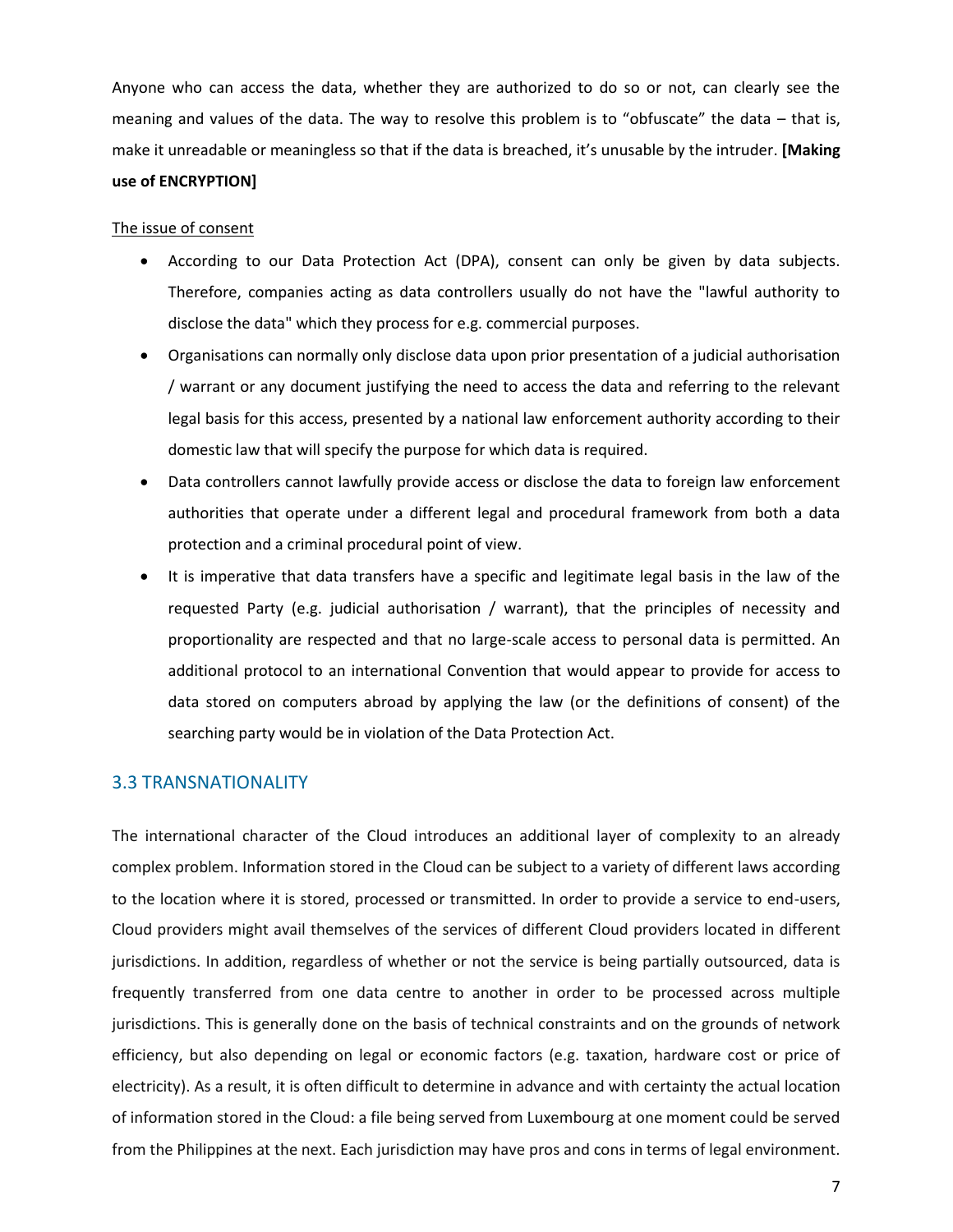The huge amount of data stored outside of national boundaries has become a critical issue that is directly related to the problem of effective jurisdiction - i.e. the question of government control over domestic data. While government control can be exerted over information stored within the national jurisdiction of a country, it can be extremely difficult to practically enforce after the data has been exported into the Cloud. The reason is that it is almost impossible to provide a definition of what constitute 'domestic data'. Data, as such, does not have any nationality but merely inherits the law of the territory in which it is located.

A crucial problem that emerges from the international character of the Cloud is the issue of forumshopping. Different servers and data-centres located around the world can be used to take advantage of certain laws and/or to circumvent others. Unless it has been contractually precluded to do so, a Cloud provider with data-centres in more than one jurisdiction could theoretically move information from one jurisdiction to another in order to benefit from the most favourable laws. This can be used, for instance, as a means for any service provider to bypass domestic regulations on data protection.

In a context designed not to take into account national boundaries and where everything can travel from one place to the other in a completely transparent manner, the real challenge is to determine who can exert control over what. Moreover, given that data can transfer from one Cloud to another and from one jurisdiction to the other, different laws might apply to the same bits of information at different moments in time.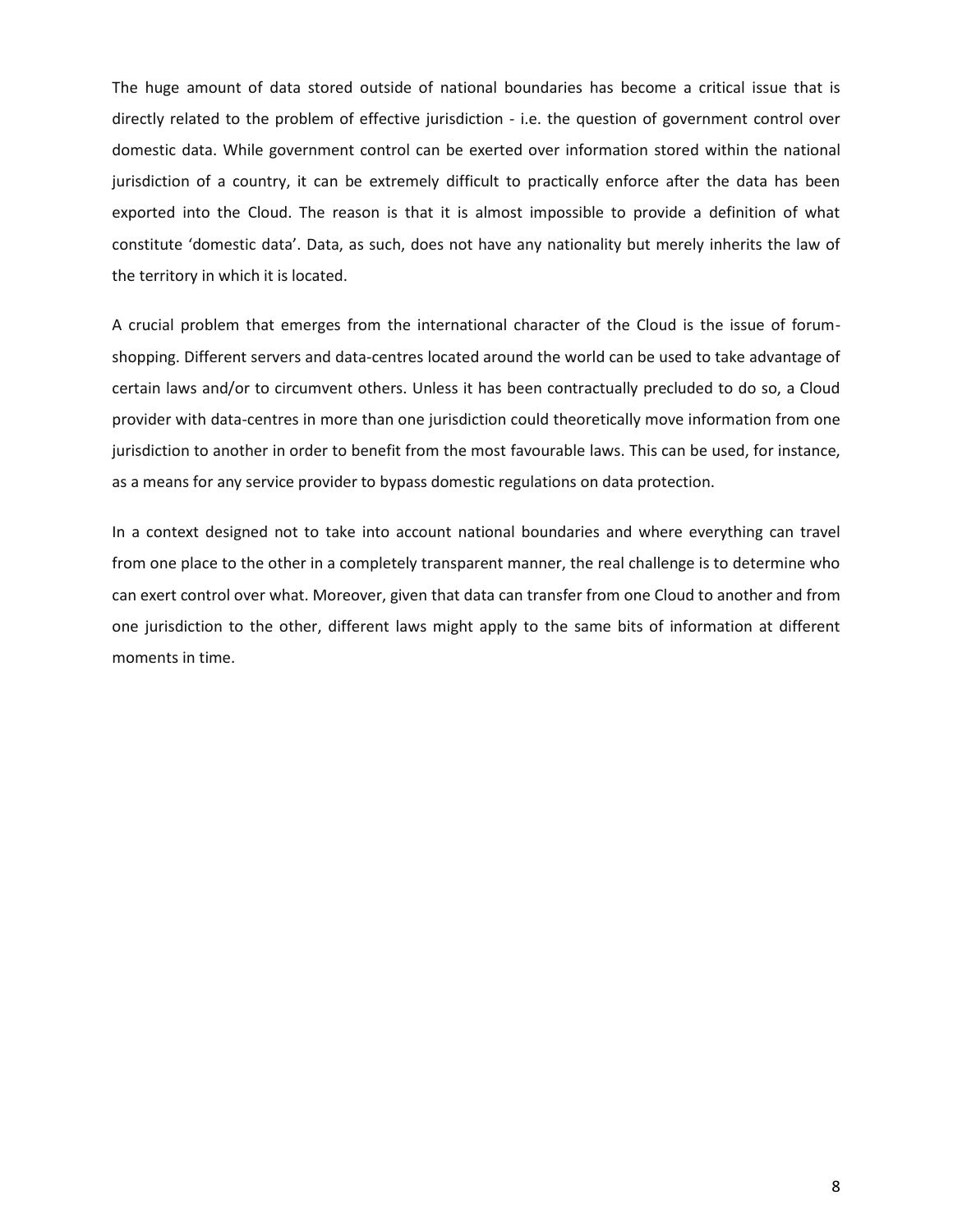# **4. RECOMMENDATIONS**

#### 4.1 PRIVATE MEASURES AND LEGISLATIVE LIMITATIONS

Yet, the law does not seem able to follow the pace at which Cloud Computing is evolving. Eben Moglen points out that Cloud Computing can never truly be regulated, as any regulation of the Cloud will be preempted by a change in the way the Cloud is defined, or in which jurisdiction it operates. 'The cloud means that we can't even point in the direction of the server anymore' he states, adding that:

'You can make a rule about logs or data flow or preservation or control or access or disclosure but your laws are human laws and they occupy particular territory and the server is in the cloud and that means the server is always one step ahead of any rule you make.'

The legal framework is unable to deal with the flexible and dynamic character of the Cloud. The length of the legislative process cannot compete with the speed at which private actors can identify and rapidly implement technical or contractual mechanisms to avoid the constraints formerly introduced by the law.

#### 4.2 INTERMEDIARY LIABILITY AND RESPONSIBILITIES

SLAs (Service Level Agreements) traditionally contain wide disclaimers of liability that serve to protect the service vendor. The dynamic character of the Cloud is such that any service provider could decide at any given time to out-source part of its infrastructure and operations to third-party providers, without ultimately informing the other parties to the contract. Although the operation is generally not visible to end-users, it might nonetheless affect the quality and reliability of the service as a whole. In order to preclude any responsibility in the eventuality of failure, most of the services provided to end-users are offered under specific SLAs that stipulate that the service provider cannot be held responsible or liable for the activities performed by third-party contractors. While these can be justified for business reasons, they should stand out as a warning for end users to avoid these services even though they do not currently realize the dangers they entail.

Users are thus left without direct recourse against the other actors involved in the actual provision of the service, which are not necessarily informed of the terms and conditions of the end-user agreement.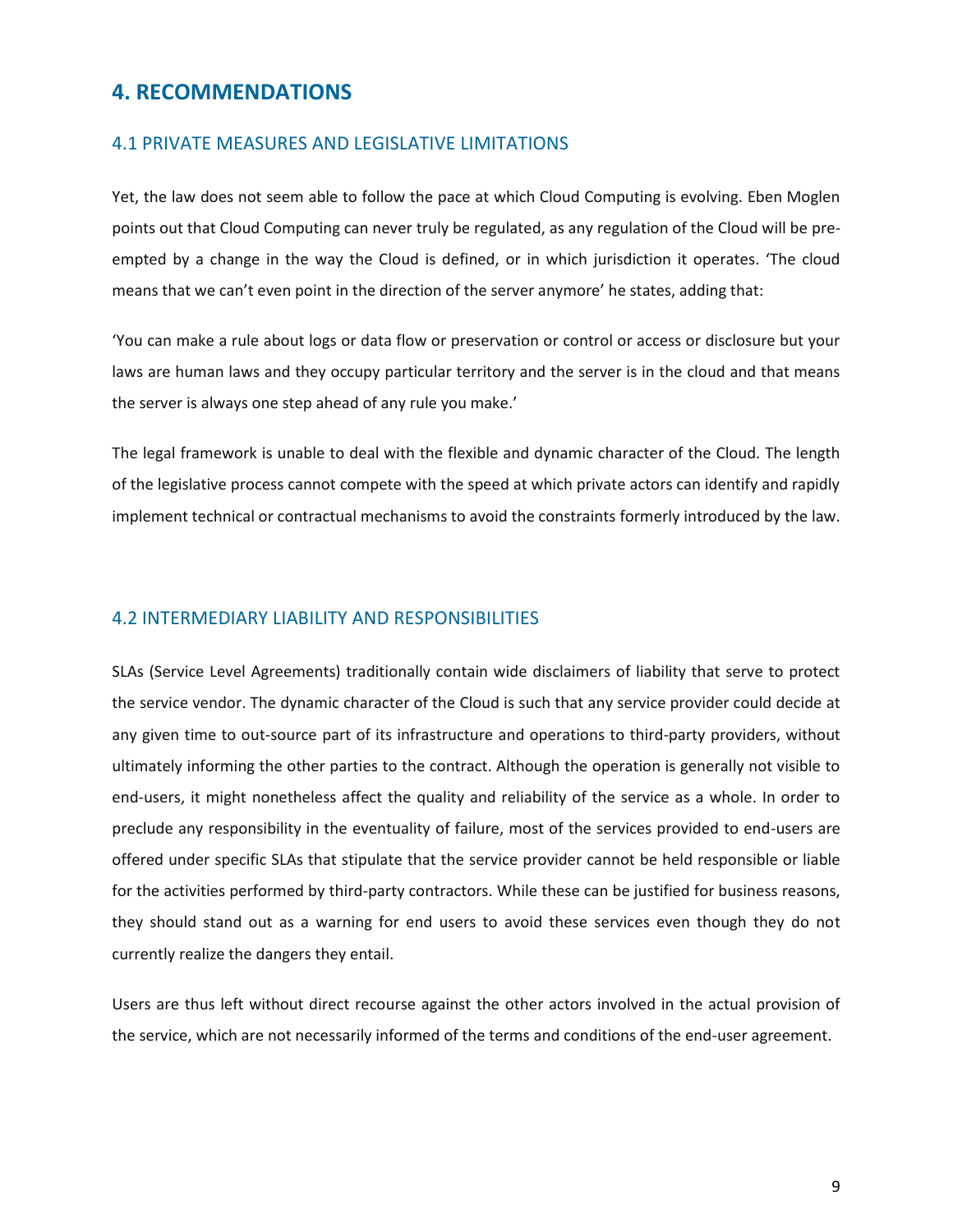## 4.3 PRIVACY ENHANCING TECHNOLOGIES AND DATA PROTECTION

SLAs could be developed to better reflect the privacy and confidentiality concerns of users and smaller vendors. Yet, SLAs and privacy policies are useless in the face of events which are irrevocable, such as the exposure of private data.

A strong step towards data protection and user security could be made if service vendors were to start offering privacy-by-design by default. In the meantime, user education and public awareness projects could go a long way towards increasing security on the user end.

The problem is that the risk of private data being illegitimately accessed or stolen cannot be resolved exclusively at the service end. Asides from the implementation of stronger security mechanisms, it would be ineffective to protect users' data by providing encryption at level of the service, since the key would ultimately be stored in the same place as the lock. The risks derived from losing control over the infrastructure can be mitigated in different ways. One way consists of using Cloud-level server virtualization but insisting on the use of on-disk encryption with remote key management, or other privacy enhancing methods. Another way to mitigate those risks is to abstract storage and computational capacity in such a way that data can be hosted securely on a remote host with specific access keys that are only available to one user (so that processing can be done arbitrarily at any given time by only that user). Essentially, this amounts to formalizing the Cloud not as a service to dumb client devices but as extensions of smart client devices. These clients can in turn become dynamic servers, controllers of their own data. Various arguments have been made about the complexity of strong encryption and privacy technologies and how average users have little interest or ability to apply them. However, this claim has been taken at face value with remarkably little scrutiny. Conversely, smaller networks catering to more local communities could distribute the risk and limit the scope of potential damage.

## 4.4 OBLIGATIONS OF DATA CONTROLLERS UNDER DPA

Under the Data Protection Act 2004, data controllers (i.e. the natural or legal person, public authority, agency or any other body which alone or jointly with others determines the purposes and means of processing personal data) have responsibilities and obligations related to the processing they undertake.

- The data controller is thus required to implement organisational measures to protect personal data against unauthorised disclosure or access.
- The data controller should ensure that the data is necessary for an investigation and is disclosed on a need to know basis.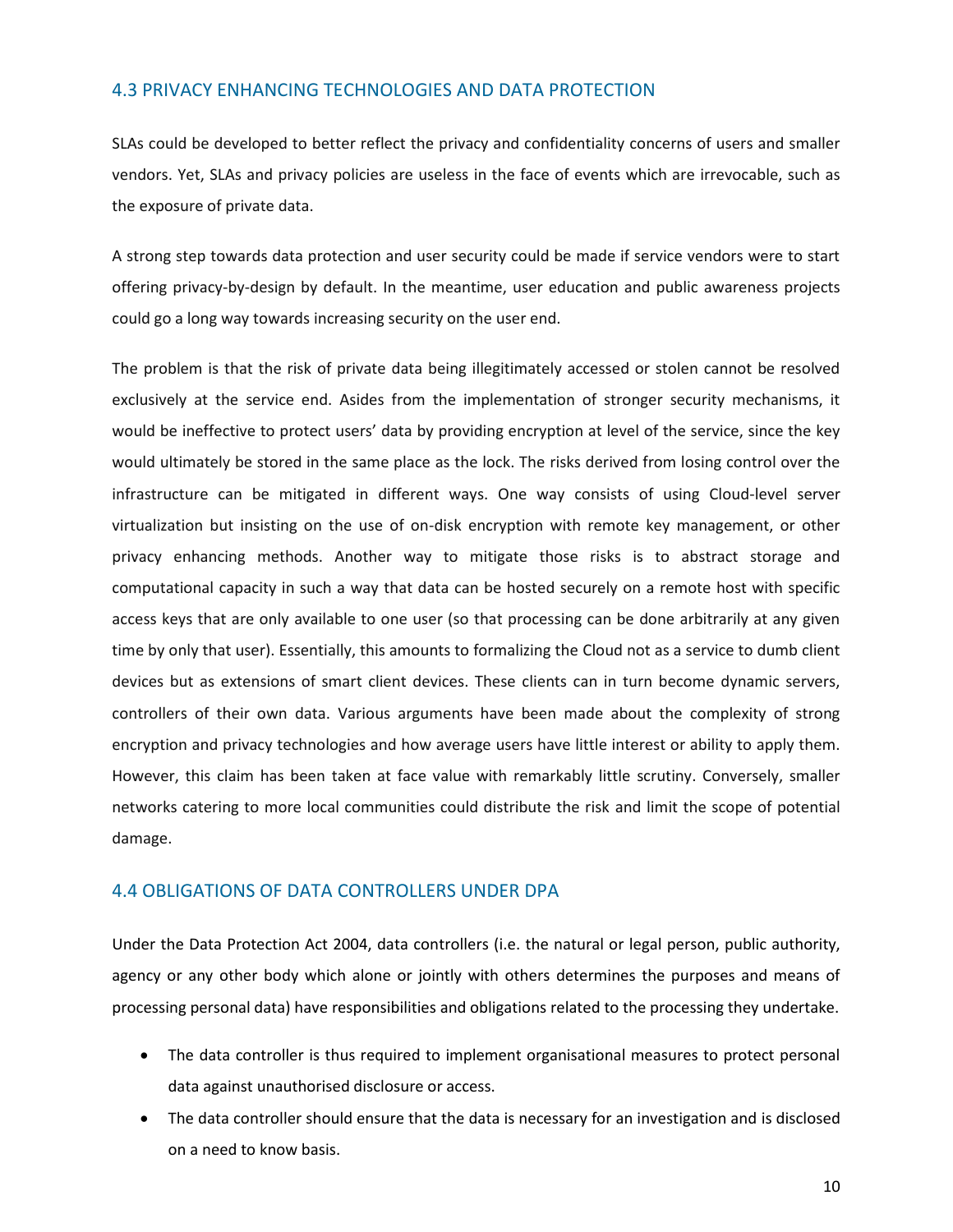- For transfer of personal data abroad, the data controller is also required to seek the written authorisation of the Data Protection Commissioner.
- Retention period depends on the purpose of the processing of the personal data as per section 28 of DPA. The duration which has to be determined by you must be reasonably justified.
- Section 27 of DPA explains the shared legal responsibilities between a data controller and a data processor (the cloud provider). Hence, the data controller must ensure that any selected cloud computing solution is configured, deployed, and managed to meet the security, privacy, and other requirements of the organisation.
- Encryption is recommended for the transit of data from your company to the cloud provider.
- The country where the cloud provider is operating should have data protection principles in force or otherwise abide by contractual data protection standards.

You will need to have a contract with the cloud provider that covers the following points amongst others:

- Continuity of service, backups and integrity,
- Certification such as ISO 27001 compliant (which is not mandatory, but essential),
- Auditing of the cloud provider by third party,
- Appropriate access rights are provided to officers of your company for creation, amendment and deletion of data with audit trails,
- Termination of contract,
	- o Ensure that all personal data are returned to you and no copies are kept at the cloud provider.

# 4.5 PEERS-TO-PEER ALTERNATIVES, INTEROPERABILITY AND NETWORK NEUTRALITY

The emergence of P2P alternatives to centralized services has encouraged some of the dominant players to introduce new barriers to entry. If consumer lock-in is no longer sufficient to eliminate competition, the solution is to attack the infrastructure of the Internet, by acquiring priority access to the network. That way, it becomes impossible for others to compete on equal grounds, because regardless of the quality of the service, it will always be slower, and therefore less valuable. In order to preserve competition in the market, net neutrality should therefore be respected. This can be achieved either by regulating the extent to which private parties can operate ex-ante (e.g. by introducing an obligation of non-discrimination), or by regulating the market ex-post with the tools that are already available under competition law.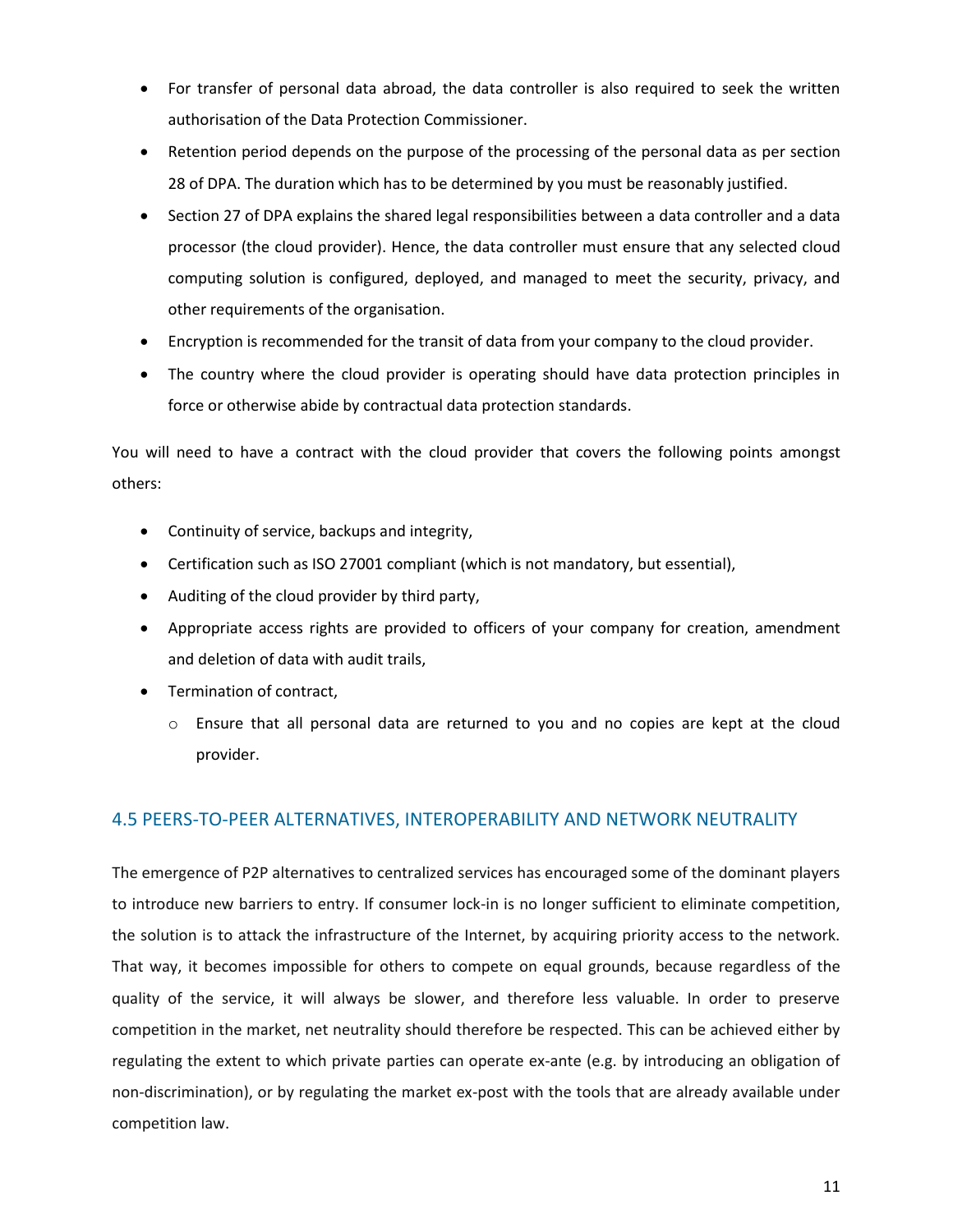# **5. CONCLUSION**

Cloud computing is a new model of computing fuelled by the shift of control from end-users towards increasingly centralized services providers. There are many consequences to the deployment of cloud computing: some intended, others unintentional; some good, and others bad. Many are already noticeable and measurable, while others can only be foreseen by analysing the trends that have been set. The advantages offered by Cloud computing are clear: infrastructure providers can benefit from strong economies of scale, whereas Internet service providers can benefit from enhanced flexibility and scalability of costs. From the perspective of end-users, the main advantages are the possibility to access data from anywhere and at any time - regardless of the device they are connected from - and the ability of avail themselves of the computing power and storage capacity of the cloud. Further, it allows clients to outsource the obligation of maintaining complicated infrastructure and having to maintain up-to-date technical knowledge, while externalizing the cost of purchasing and running the infrastructure.

This does not, however, come without costs. Exporting data to the cloud means that users can no longer exercise any kind of control over the use and the exploitation of data. Data stored in various data centres can be processed without the knowledge of users, to be further redistributed to third parties without their consent. If everything has been stored in the cloud, cloud providers can ultimately determine everything that users can or cannot do. As most Internet users are no longer in charge of their own data and are no longer capable of managing their own infrastructures of production, storage, and distribution, the control is all in the hand of few corporate entrepreneurs.

After the industrial revolution governments were urged to exercise their authority for the creation of labour and consumer protection laws, and are today faced with a similar situation as regards to the digital revolution. The claim that governmental intervention has become necessary in order to promote civil liberties and to protect fundamental rights on the Internet is not unfounded. At this point in time, however, the power dynamic is not yet so set in stone that structural changes cannot remedy the problems providers and users are faced with. P2P technologies and protocols, open standards with good interoperability mechanisms, strong encryption made widely available to users, better service level agreements and policies amongst cloud providers, greater awareness of privacy and data protection issues amongst users are amongst the methods which can be employed to reduce the risks inherent in Cloud Computing, and return the Internet back to its distributed origins, lest it rain.

Data protection law requires that data security is safeguarded when processing personal data. Confidentiality, availability and integrity of data must be ensured by means of appropriate organisational and technical measures.

12